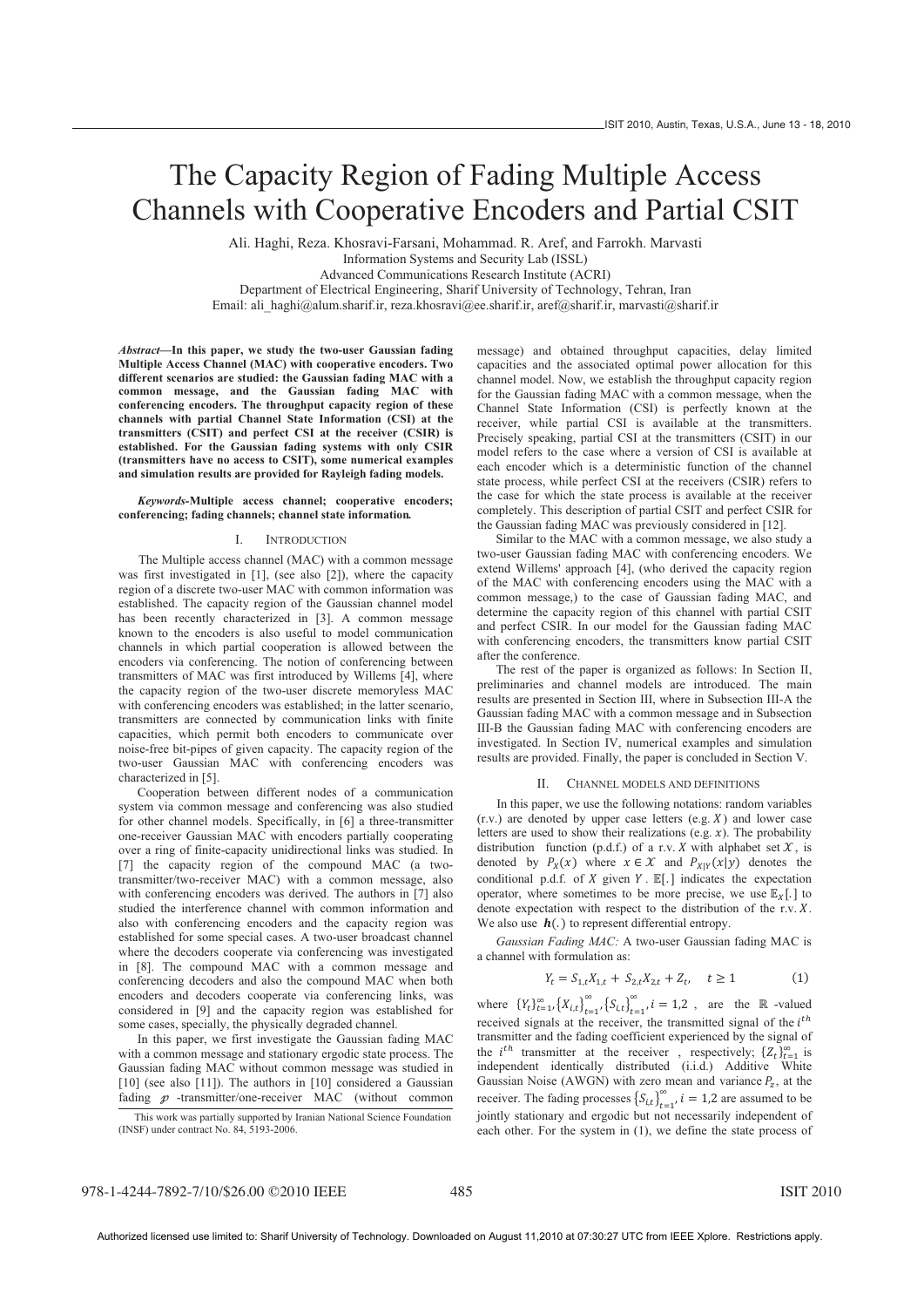the channel,  $S_t$ , to be  $S_t \triangleq (S_{1,t}, S_{2,t})$ ,  $t \geq 1$ . The state process of the channel  $\{S_t\}_{t=1}^{\infty}$  is independent of the AWGN process  $\{Z_t\}_{t=1}^{\infty}$ .

 *Partial CSIT and perfect CSIR:* In this paper, we consider the channel model in  $(1)$  with partial CSIT: the  $i<sup>th</sup>$  transmitter at each time instant knows a version of the current CSI determined by a deterministic function of the state process of the channel. In other words, the CSI available at the  $i<sup>th</sup>$  transmitter is given by  $\xi_i(S = (S_1, S_2))$ , where  $\xi_i(.)$ :  $\mathbb{R}^2 \to \mathcal{E}_i$ ,  $i = 1, 2$ , and  $\mathcal{E}_i$  is an arbitrary set (maybe finite) associated to the  $i<sup>th</sup>$  transmitter. We also assume that the decoder has access to the perfect CSIR, i.e. the state of the channel  $S = (S_1, S_2)$  is completely known at the receiver.

 *MAC with a common message:* For the Gaussian fading MAC described in  $(1)$  with a common message, a length- $n$  block code  $\mathfrak{C}_n$  with a common message set  $\mathcal{W}_0 = \{1, ..., 2^{nR_0}\}\$  and private message sets  $W_i = \{1, ..., 2^{nR_i}\}, i = 1, 2$ , is defined by two set of encoder functions  $\left\{ \mathfrak{E}_{i,t} \right\}_{t=1}^{n}$  such that:

$$
\mathfrak{E}_{i,t}: \mathcal{W}_0 \times \mathcal{W}_i \times \mathcal{E}_i \to \mathbb{R}, \qquad t = 1, \dots, n, \qquad i = 1, 2
$$

where the input symbol of the channel from the  $i<sup>th</sup>$  transmitter at each time instant t, is given by  $X_{i,t} = \mathfrak{E}_{i,t}(W_0, W_i, E_{i,t})$ ,  $E_{i,t}$  $\xi_i(S_t) \in \mathcal{E}_i$ ; a decoder function which is given by:

$$
\mathfrak{D}: \mathcal{Y}^n \times (\mathbb{R}^2)^n \to \mathcal{W}_0 \times \mathcal{W}_1 \times \mathcal{W}_2
$$

which estimates the messages as:  $(\widehat{W}_0, \widehat{W}_1, \widehat{W}_2) = \mathfrak{D}(W^n, S^n)$ , where  $S_t = (S_{1,t}, S_{2,t})$ ,  $t = 1, ..., n$ , is the state process of the channel at time instant  $t$ .

*MAC with Conferencing Encoders:* A length-n block code  $\mathfrak{C}(n, K, C_{12}, C_{21})$ , for the Gaussian MAC described in (1), with conferencing encoders, has two private message sets  $W_i =$  $\{1, \ldots, 2^{nR_i}\}\$ ,  $i = 1.2$ : before transmission of the messages over the channel, two encoders hold a conference, i.e., the code  $\mathfrak{C}(n, K, C_{12}, C_{21})$  consists of two sets of K communicating functions  $\{k_{i,1}, ..., k_{i,k}\}\$ ,  $i = 1,2$ , and two sets of (finite)<br>conferencing alphabets  $\{V_{i,1}, ..., V_{i,k}\}\$ ,  $i = 1,2$ . Each conferencing alphabets  $\{\mathcal{V}_{i,1}, \dots, \mathcal{V}_{i,K}\}, i = 1,2$ communicating function  $k_{i,k}$ ,  $i = 1, 2$ , for  $k = 1, ..., K$ , maps the message  $W_i$  and the sequence of the previously received symbols from the other transmitter into the  $k^{th}$  symbol  $V_{i,k} \in \mathcal{V}_{i,k}$ . In notations we have:

$$
R_{1,k}: W_1 \times V_2^{k-1} \to V_{1,k}, \qquad V_{1,k} = R_{1,k}(W_1, V_2^{k-1})
$$
  

$$
R_{2,k}: W_2 \times V_1^{k-1} \to V_{2,k}, \qquad V_{2,k} = R_{2,k}(W_2, V_1^{k-1})
$$

A conference is said to be  $(C_{12}, C_{21})$ -permissible [4], if the set of communicating functions are such that:

$$
\sum_{k=1}^{K} \log \|\mathcal{V}_{1,k}\| \le nC_{12}, \ \sum_{k=1}^{K} \log \|\mathcal{V}_{2,k}\| \le nC_{21}
$$

where  $\|\mathcal{V}_{i,k}\|$  denotes cardinality of  $\mathcal{V}_{i,k}$ .

 As we mentioned before, the CSIT is known to the encoders after the conference. Assume that the information that the first transmitter obtains after the conference to be  $V_2^K = (V_{2,1}, ..., V_{2,K})$ and for the second transmitter to be  $V_1^K = (V_{1,1}, \dots, V_{1,K})$ . By these assumptions the  $i<sup>th</sup>$  encoder consists of a set of functions  ${\left\{\mathfrak{E}_{i,t}\right\}_{t=1}^{n}, i = 1,2, \text{ where for } t = 1, ..., n:}$ 

$$
\begin{cases} \mathfrak{E}_{1,t} \colon \mathcal{W}_1 \times V_2^K \times \mathcal{E}_1 \to \mathbb{R} \\ \mathfrak{E}_{2,t} \colon \mathcal{W}_2 \times V_1^K \times \mathcal{E}_2 \to \mathbb{R} \end{cases}
$$

 Thus, the input symbol of the channel from the first transmitter at each time instant t, is now given by  $X_{1,t}$  =  $\mathfrak{E}_{1,t}(W_1, V_2^n, E_{1,t})$ , where  $E_{1,t} = \xi_1(S_t) \in \mathcal{E}_1$ , (respectively,  $X_{2,t} = \mathfrak{E}_{2,t}(W_2, V_1^n, E_{2,t})$ , where  $E_{2,t} = \xi_2(S_t) \in \mathcal{E}_2$ . The decoder function is given by:

$$
\mathfrak{D}: \mathcal{Y}^n \times (\mathbb{R}^2)^n \to \mathcal{W}_1 \times \mathcal{W}_2
$$

which estimates the messages as  $(\widehat{W}_1, \widehat{W}_2) = \mathfrak{D}(Y^n, S^n)$ , where  $S_t = (S_{1,t}, S_{2,t})$ ,  $t = 1, ..., n$ , is the state process of the channel at time instant  $t$ .

 For both channel with a common message and also channel with conferencing encoders, the  $i<sup>th</sup>$  transmitter is subject to an average power constraint  $P_i \in \mathbb{R}^+, i = 1,2$ . Precisely speaking, for the codewords of the  $i<sup>th</sup>$  transmitter we have:

$$
\frac{1}{n}\mathbb{E}\left[\sum_{t=1}^{n}X_{i,t}^{2}\right] \le P_{i} \qquad i=1,2\tag{2}
$$

 In the next section, we state our main results for channel models presented here.

### III. MAIN RESULTS

*III-A) Gaussian fading MAC with a common message:* 

 In this section, we study the Gaussian fading MAC defined in (1), with a common message. In the following theorem, we present our main result and characterize the throughput capacity region of the underlying channel:

 *Theorem 1:* Consider the Gaussian fading MAC in (1) with a common message, where CSI is partially known to encoders and the receiver has access to perfect CSIR. The capacity region denoted by  $C_{cm}^{UJ-MAC}$  is given as:

$$
\mathcal{C}_{cm}^{Gf-MAC}=
$$

$$
\left\{\n\begin{aligned}\n & \left\{\n\begin{aligned}\n & \left( \sum_{k=1}^{n} \mathbb{E}_{S} \left[ \mathbb{C} \left( \frac{|S_{k}|^{2} \varphi_{1}(E_{1}) \left( 1 - \varrho_{1}^{2}(E_{1}) \right)}{P_{z}} \right) \right] \\
& \left\{\n\begin{aligned}\n & \sum_{k=1}^{n} \mathbb{E}_{S} \left[ \mathbb{C} \left( \frac{|S_{2}|^{2} \varphi_{2}(E_{2}) \left( 1 - \varrho_{2}^{2}(E_{2}) \right)}{P_{z}} \right) \right] \\
& \left\{\n\begin{aligned}\n & \sum_{k=1}^{n} \mathbb{E}_{S} \left[ \mathbb{C} \left( \frac{|S_{k}|^{2} \varphi_{2}(E_{2}) \left( 1 - \varrho_{2}^{2}(E_{2}) \right)}{P_{z}} \right) \right] \\
& \left\{\n\begin{aligned}\n & \sum_{k=1}^{n} \mathbb{E}_{S} \left[ \mathbb{C} \left( \frac{\sum_{k=1}^{2} \left( |S_{k}|^{2} \varphi_{k}(E_{k}) \left( 1 - \varrho_{k}^{2}(E_{k}) \right) \right)}{P_{z}} \right) \right] \\
& \left\{\n\begin{aligned}\n & \sum_{k=1,2}^{n} \mathbb{E}_{S} \left[ \mathbb{C} \left( \frac{|S_{1}|^{2} \varphi_{1}(E_{1}) + |S_{2}|^{2} \varphi_{2}(E_{2})}{P_{z}} \right) \right] \\
& \left\{\n\begin{aligned}\n & \sum_{k=1,2}^{n} \mathbb{E}_{S} \left[ \mathbb{C} \left( \frac{|S_{k}|^{2} \varphi_{1}(E_{1}) \varrho_{2}(E_{2}) \sqrt{\varphi_{1}(E_{1}) \varrho_{2}(E_{2})}}{P_{z}} \right) \right] \right]\n \end{aligned}\n\end{aligned}\n\end{aligned}\n\right\}
$$

where  $\mathbb{C}(x) \equiv \frac{1}{2} \log(1+x)$ , | | stands for the absolute value,  $S = (S_1, S_2) \in \mathbb{R}^2$  is a r.v. representing the state process of the channel,  $E_i \in \mathcal{E}_i$ ,  $i = 1,2$  is a r.v. representing the CSIT available at the  $i^{th}$  transmitter, which is a deterministic function of S:  $E_i = \xi_i(S)$ . In addition,  $\varphi_i(.)$ :  $\mathcal{E}_i \to \mathbb{R}^+$  is the power allocation policy for the  $i<sup>th</sup>$  transmitter, satisfying the following constraint:

$$
\mathbb{E}[\varphi_i(E_i)] \le P_i, \ i = 1,2 \tag{4}
$$

and  $\varrho_i(.)$ :  $\mathcal{E}_i \rightarrow [0,1]$  is an arbitrary deterministic function, taking its values in the interval [0,1].

*Remark:* By setting  $R_0 = 0$ ,  $\varrho_i(.) \equiv 0, i = 1, 2$ , and also  $E_i \equiv S, i = 1,2$ , (perfect CSIT), the rate region in (3), reduces to the capacity region of the two-user Gaussian fading MAC without common message with perfect CSIT and also perfect CSIR, obtained previously in [10, Theorem 2.1].

## *Proof of theorem 1*: *Achievability part*:

*Lemma 1*: Let  $(U, V_1, V_2)$  be a triple of auxiliary r.v.s with alphabets  $U \in \mathcal{U}$  and  $V_i \in \mathcal{V}_i$ ,  $i = 1, 2$ . Then for the Gaussian fading MAC in (1) with a common message, with partially CSIT and perfect CSIR, the following rate region is achievable:

$$
\bigcup_{P_U(u) \prod_{i=1}^2 P_{V_i|U}(v_i|u)} \begin{Bmatrix} 0 \le R_0, R_1, R_2: \\ R_1 \le I(V_1; Y|V_2, U, S) \\ R_2 \le I(V_2; Y|V_1, U, S) \\ R_1 + R_2 \le I(V_1, V_2; Y|U, S) \\ R_1 + R_2 \le I(V_1, V_2; Y|U, S) \\ R_0 + R_1 + R_2 \le I(U, V_1, V_2; Y|S) \end{Bmatrix} \bigg\} \tag{5}
$$

486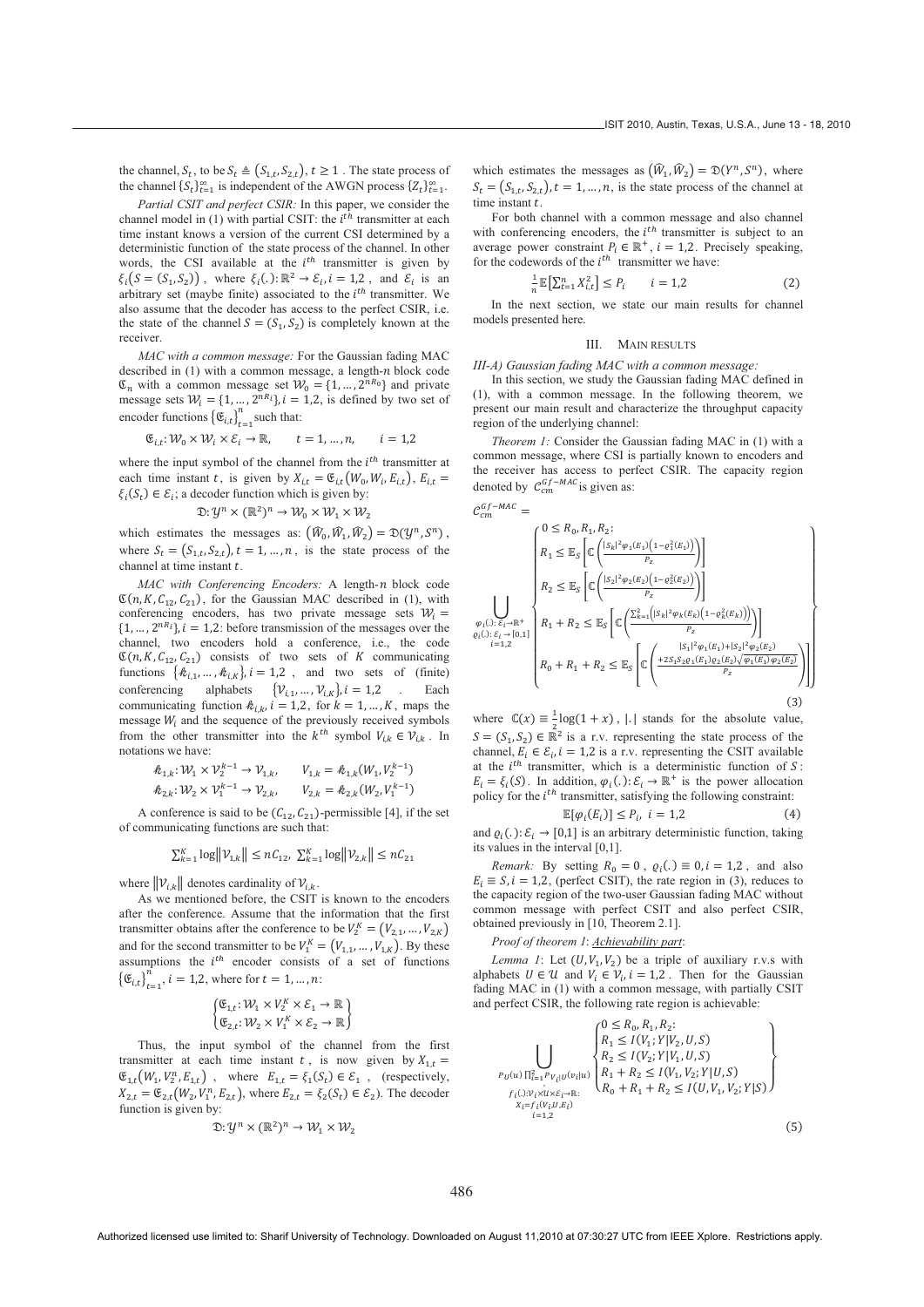where  $Y = S_1 X_1 + S_2 X_2 + Z$ , and the joint p.d.f. of the r.v.s  $(S, E_1, E_2, U, V_1, V_2)$  is given by:

$$
P_{SE_1E_2UV_1V_2}(s, e_1, e_2, u, v_1, v_2)
$$

$$
= P_{SE_1E_2}(s, e_1, e_2) P_U(u) P_{V_1|U}(v_1|u) P_{V_2|U}(v_2|u).
$$

Furthermore,  $f_i(.) : \mathcal{V}_i \times \mathcal{U} \times \mathcal{E}_i \rightarrow \mathbb{R}$  are two deterministic functions such that  $X_i = f_i(V_i, U, E_i)$  satisfies the power constraint policy of the *i*<sup>th</sup> transmitter:  $\mathbb{E}[X_i^2] \le P_i$ , *i* = 1,2.

*Proof:* The proof could be seen in [13, proof of Theorem 1] by assuming two-user MAC. We do not provide it here because of the lack of space.

Now, to prove the achievability of (3), let  $(U, V_1, V_2)$  be a triple of Gaussian distributed r.v.s with zero mean and unit variance, and independent of each other and also independent of the state *S*. Furthermore, assume  $\{\varphi_i : \mathcal{E}_i \to \mathbb{R}^+\}_{i=1}^2$  to be two power allocation policy functions which satisfy the power constraints in (4) and  $\rho_i(.)$ :  $\varepsilon_i \rightarrow [0,1], i = 1,2$ , to be two arbitrary deterministic functions with range  $[0,1]$ . Define the r.v.s  $X_1, X_2$  as:

$$
X_i \triangleq \sqrt{\varphi_i(E_i)} \big( \varrho_i(E_i) U + \sqrt{1 - \varrho_i^2(E_i)} V_i \big), \ i = 1, 2
$$
\n(7)

Note that in definition (7),  $E_1$ ,  $E_2$  indicates CSITs with joint distribution determined by  $P_{SE_1E_2}(s, e_1, e_2)$ . One can easily check that the r.v.s  $X_1$ ,  $X_2$  defined in (7) satisfy:

$$
\mathbb{E}_S[X_i^2] = \mathbb{E}_S[\varphi_i(E_i)] \le P_i, \ i = 1,2
$$

Then by substituting  $\langle U, V_1, V_2, X_1, X_2 \rangle$ , into the rate region given by  $(5)$ , we obtain the achievability of  $(3)$ . The details of computations are relegated to [13, Theorem 1] by assuming twouser MAC.

 *Converse part*: To prove the converse, we first derive an upper bound on  $\mathcal{C}_{cm}^{U_J - mAC}$ , in terms of mutual information functions, in the following lemma.

Lemma 2: 
$$
C_{cm}^{Gf-MAC}
$$
 is upper bounded by:  
\n
$$
C_{cm}^{Gf-MAC} \subseteq \bigcup_{P_U P_{X_1|UE_1} P_{X_2|UE_2}} \left\{ \begin{aligned} 0 &\le R_0, R_1, R_2: \\ R_1 &\le I(X_1; Y | X_2, U, S) \\ R_2 &\le I(X_2; Y | X_1, U, S) \\ R_1 + R_2 &\le I(X_1, X_2; Y | U, S) \\ R_0 + R_1 + R_2 &\le I(X_1, X_2; Y | S) \end{aligned} \right\}
$$
\n(8)

over all joint p.d.f.s of the form:

$$
P_{SE_1E_2UX_1X_2}(s, e_1, e_2, u, x_1, x_2)
$$
  
=  $P_{SE_1E_2}(s, e_1, e_2)P_U(u)P_{X_1|UE_1}(x_1|u, e_1)P_{X_2|UE_2}(x_2|u, e_2)$ 

for which the power constraints:  $\mathbb{E}[X_i^2] \le P_i$ ,  $i = 1,2$  hold. Note that in (8),  $S = (S_1, S_2) \in \mathbb{R}^2$  is a r.v. representing the state process of the channel and  $E_i \in \mathcal{E}_i$  is the r.v. representing the CSIT available at the  $i<sup>th</sup>$  transmitter, which is a deterministic function of  $S : E_i = \xi_i(S), i = 1,2$ . We also note that  $P_{SE_1E_2}(s, e_1, e_2)$  is obtained from the (first order) distribution of the state process of channel  $P<sub>S</sub>(s)$ , which describes the behavior of the fading coefficients.

*Proof:* See [13, Appendix II] by assuming two-user MAC.

 Now, to see that the rate region in (3), is also an upper bound on the capacity region of the underlying channel, i.e.,  $C_{cm}^{C_J-mAC}$ , it is enough to show that the rate region (8), is a subset of that one in (3). However, we prove a stronger result, which is the fact that, the rate region described in (3) is equivalent to that one given by (8). First notice that one can define the pair of r.v.s  $(X_1, X_2)$  as in (7), to satisfy the joint p.d.f. of (9) and also the power constraints  $\mathbb{E}[X_i^2] \le P_i$ ,  $i = 1,2$ . So by substituting  $\langle U, X_1, X_2 \rangle$  as defined through  $(7)$  in the rate region described in  $(8)$ , one can see that  $(3)$  is resulted. Conversely, we show that the rate region in (8) does not exceed any points of (3). First, we state some useful technical lemmas from probability theory in the following.

For arbitrary r.v.s X and Y,  $VAR(X|Y = y)$  is defined as:

$$
VAR(X|Y = y) \triangleq \mathbb{E}[X^2|Y = y] - (\mathbb{E}[X|Y = y])^2
$$
 (10)

that is in fact the variance of  $X$  with respect to the distribution  $P_{X|Y}(x|y)$ , and so it is a positive quantity.

*Lemma 3:* Consider three r.v.s  $X, Y$  and  $Z$ :

I) Assume  $Y$  and  $Z$  are independent. Then the following holds:

$$
\mathbb{E}_Y\big[\mathbb{E}[X^2|Y,Z=z]\big] = \mathbb{E}[X^2|Z=z]\tag{11}
$$

II) Assume X and Z are real valued and  $X \rightarrow Y \rightarrow Z$  form a Markov chain. Then:

$$
VAR(X + Z|Y = y) = VAR(X|Y = y) + VAR(Z|Y = y)
$$
\n(12)

 *Proof:* By direct computation.

 $(6)$ 

*Lemma 4:* Consider r.v.s  $(S, E_1, E_2, U, X_1, X_2)$ , with the joint p.d.f. given as (9), where  $X_1$  and  $X_2$  are real-valued and there exist deterministic functions  $\xi_i(.)$ , such that:  $E_i = \xi_i(S)$ ,  $i = 1,2$ . Then, the following inequality holds:

$$
\mathbb{E}[X_1 X_2 | S = s] \le \sqrt{\mathbb{E}_U[ (\mathbb{E}[X_1 | U, E_1 = \xi_1(s)])^2]} \times \sqrt{\mathbb{E}_U[ (\mathbb{E}[X_2 | U, E_2 = \xi_2(s)])^2]}
$$
(13)

*Proof:* See [13, Lemma 3].

 Now, consider the rate region described in (8). Define deterministic functions  $\varphi_i(.)$ :  $\mathcal{E}_i \to \mathbb{R}^+, i = 1,2$ , such that:

$$
\forall e_i \in \mathcal{E}_i : \qquad \varphi_i(e_i) \triangleq \mathbb{E}[X_i^2 | E_i = e_i]
$$
 (14)

and also deterministic functions  $\varrho_i(.) : \mathcal{E}_i \to [0,1], i = 1,2$ , as follows:

$$
\forall e_i \in \mathcal{E}_i : \qquad \varrho_i(e_i) \triangleq \sqrt{\frac{\mathbb{E}_U[(\mathbb{E}[X_i|U, E_i = e_i])^2]}{\varphi_i(e_i)}}
$$
\n(15)

Notice that:

$$
\mathbb{E}[X_i^2 | U = u, E_i = e_i] - (\mathbb{E}[X_i | U = u, E_i = e_i])^2
$$
  
=  $VAR(X_i | U = u, E_i = e_i) \ge 0$  (16)

which yields:

$$
\mathbb{E}[X_i^2 | E_i = e_i] - \mathbb{E}_U[(\mathbb{E}[X_i | U, E_i = e_i])^2] \n \stackrel{(a)}{=} \mathbb{E}_U[\mathbb{E}[X_i^2 | U, E_i = e_i] - (\mathbb{E}[X_i | U, E_i = e_i])^2] \ge 0
$$
\n(17)

where (a) is because of part I of Lemma 3. Therefore, for each  $e_i \in \varepsilon_i$ ,  $\varrho_i(e_i)$  belongs to the interval [0,1] and the notation  $\varrho_i(.) : \varepsilon_i \to [0,1]$  is well-defined. Furthermore from (14), we  $e_i \in \mathcal{E}_i$ ,  $\varrho_i(e_i)$  belongs to the interval [0,1] and the notation have:

$$
\mathbb{E}[\varphi_i(E_i)] = \mathbb{E}[\mathbb{E}[X_i^2|E_i]] = \mathbb{E}[X_i^2] \le P_i, \quad i = 1,2
$$

 Now for the mutual information function terms in the rate region (8), we can proceed as:

$$
I(X_1; Y|X_2, U, S) = \mathbf{h}(S_1X_1 + S_2X_2 + Z|X_2, U, S)
$$
  
\n
$$
-\mathbf{h}(S_1X_1 + S_2X_2 + Z|X_1, X_2, U, S)
$$
  
\n
$$
\stackrel{(a)}{=} \mathbf{h}(S_1X_1 + Z|U, S) - \frac{1}{2}\log(2\pi e P_Z)
$$
  
\n
$$
\stackrel{(b)}{=} \mathbb{E}_S[\mathbb{E}_U[\mathbf{h}(S_1X_1 + Z|U = u, S = s)]] - \frac{1}{2}\log(2\pi e P_Z)
$$
  
\n
$$
\leq \mathbb{E}_S[\mathbb{E}_U\left[\frac{1}{2}\log(2\pi e VAR(S_1X_1 + Z|U = u, S = s))]\right] - \frac{1}{2}\log(2\pi e P_Z)
$$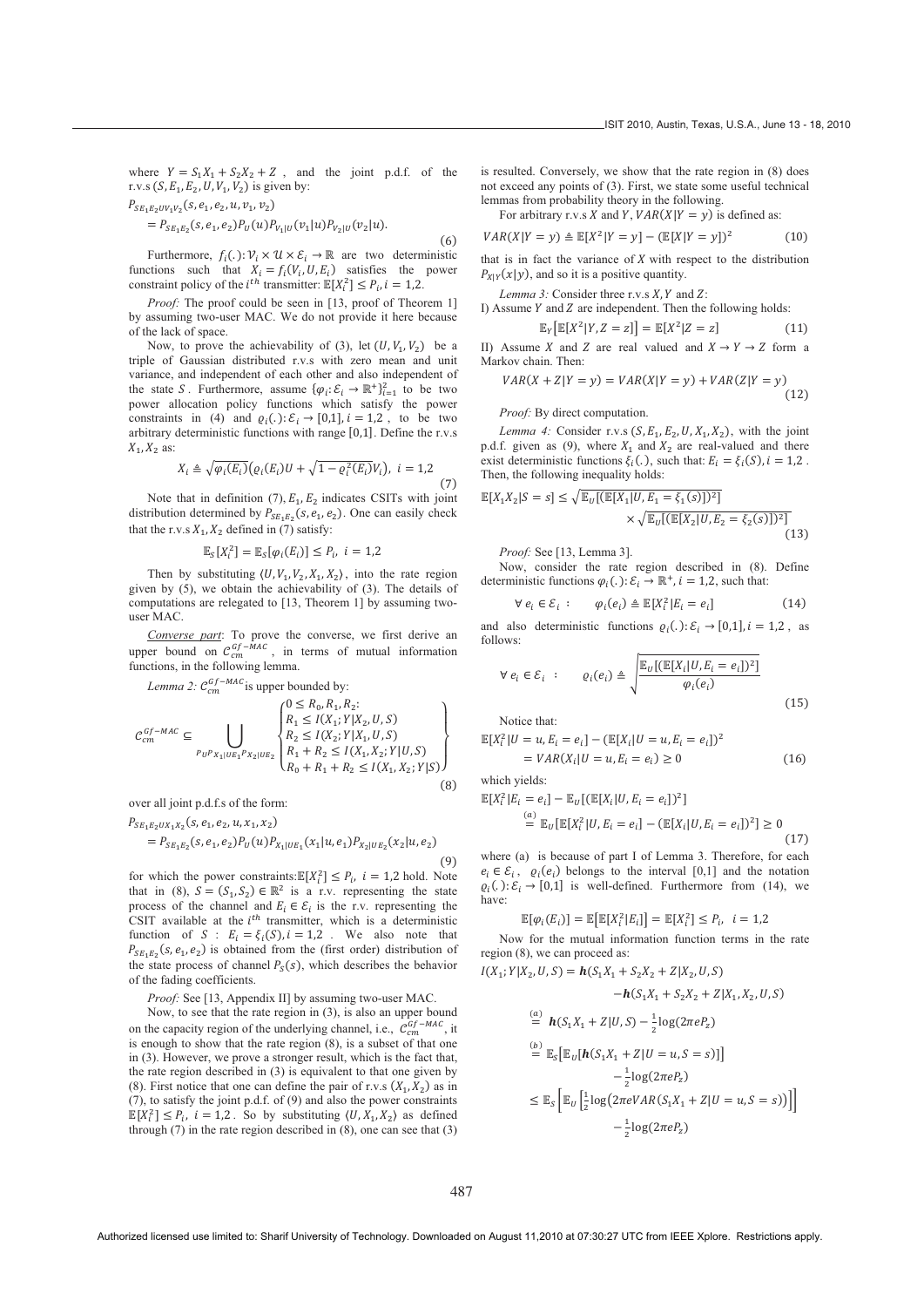$$
= \mathbb{E}_{S} \left[ \mathbb{E}_{U} \left[ \frac{1}{2} \log \left( 2\pi e \left( |s_{1}|^{2} VAR(X_{1}|U=u, S=s) + P_{z} \right) \right) \right] \right] \n- \frac{1}{2} \log \left( 2\pi e P_{z} \right) \n\overset{(c)}{=} \mathbb{E}_{S} \left[ \mathbb{E}_{U} \left[ \mathbb{C} \left( \frac{|s_{1}|^{2} VAR(X_{1}|U=u, E_{1}=e_{1})}{P_{z}} \right) \right] \right] \n= \mathbb{E}_{S} \left[ \mathbb{E}_{U} \left[ \mathbb{C} \left( \frac{|s_{1}|^{2} \left( \mathbb{E} \left[ X_{1}^{2}|U=u, E_{1}=e_{1} \right] - \left( \mathbb{E} \left[ X_{1}|U=u, E_{1}=e_{1} \right] \right)^{2}}{P_{z}} \right) \right] \right] \n\overset{(d)}{\leq} \mathbb{E}_{S} \left[ \mathbb{C} \left( \frac{|s_{1}|^{2} \mathbb{E} \left[ \mathbb{E} \left[ X_{1}^{2}|U,E_{1}=e_{1} \right] - \left( \mathbb{E} \left[ X_{1}|U,E_{1}=e_{1} \right] \right)^{2}} \right] \right) \right] \n\overset{(f)}{=} \mathbb{E}_{S} \left[ \mathbb{C} \left( \frac{|S_{1}|^{2} \varphi_{1}(E_{1}) \left( 1 - e_{1}^{2}(E_{1}) \right)}{P_{z}} \right) \right] \tag{18}
$$

where (a) is true since  $X_2 \to (U, S) \to X_1$  forms a Markov chain, (b) is true since  $U$  and  $S$  are independent of each other, (c) is due to the fact that from (9)  $S \rightarrow (U, E_i) \rightarrow X_i$ ,  $i = 1,2$ , form Markov chains, (d) is due to Jensen's inequality and (f) is obtained from definitions  $(14)$  and  $(15)$ . In a similar way one can show:

$$
I(X_2; Y | X_1, U, S) \leq \mathbb{E}_S \left[ \mathbb{C} \left( \frac{|S_2|^2 \varphi_2(E_2)(1 - \varrho_2^2(E_2))}{P_Z} \right) \right]
$$
  

$$
I(X_1, X_2; Y | U, S) \leq \mathbb{E}_S \left[ \mathbb{C} \left( \frac{\sum_{i=1}^2 \left( |S_i|^2 \varphi_i(E_i)(1 - \varrho_1^2(E_i)) \right)}{P_Z} \right) \right]
$$
(19)

Moreover for the bound on the sum rate in  $(8)$ , we have:  $I(X_1, X_2; Y|S) = h(S_1X_1 + S_2X_2 + Z|S)$ 

$$
-h(S_1X_1 + S_2X_2 + Z|X_1, X_2, S)
$$
  
\n
$$
= h(S_1X_1 + S_2X_2 + Z|S) - \frac{1}{2}\log(2\pi e P_Z)
$$
  
\n
$$
= \mathbb{E}_S[h(S_1X_1 + S_2X_2 + Z|S = s)] - \frac{1}{2}\log(2\pi e P_Z)
$$
  
\n
$$
\leq \mathbb{E}_S[\frac{1}{2}\log(2\pi e \mathbb{E}[(S_1X_1 + S_2X_2 + Z)^2|S = s])]
$$
  
\n
$$
- \frac{1}{2}\log(2\pi e P_Z)
$$
  
\n
$$
= \mathbb{E}_S\left[\mathbb{C}\left(\frac{|s_1|^2 \mathbb{E}[X_1^2|S=s|+|s_2|^2 \mathbb{E}[X_2^2|S=s])}{+2s_1s_2\mathbb{E}[X_1X_2|S=s]}\right)\right]
$$
  
\n(a)  
\n
$$
\leq \mathbb{E}_S\left[\mathbb{C}\left(\frac{|s_1|^2 \mathbb{E}[X_1^2|S=s|+|s_2|^2 \mathbb{E}[X_2^2|S=s]}{P_Z}\right)\right]
$$
  
\n(b)  
\n
$$
\mathbb{E}_S\left[\mathbb{C}\left(\frac{+2s_1s_2\sqrt{\mathbb{E}[U[(\mathbb{E}[X_1|U E_1 = \xi_1(s)])^2]}\sqrt{\mathbb{E}[U[(\mathbb{E}[X_2|U E_2 = \xi_2(s)])^2]}}{P_Z}\right)\right]
$$
  
\n(b)  
\n
$$
\mathbb{E}_S\left[\mathbb{C}\left(\frac{|S_1|^2\varphi_1(E_1)+|S_2|^2\varphi_2(E_2)}{P_Z}\right)\right]
$$
  
\n(c)  
\n(d)  
\n(d)  
\n
$$
\mathbb{E}_S\left[\mathbb{C}\left(\frac{15_1|^2\varphi_1(E_1)+|S_2|^2\varphi_2(E_2)}{P_Z}\right)\right]
$$
  
\n(d)  
\n(20)

where (a) is because  $S \to E_i \to X_i$ ,  $i = 1,2$  form Markov chains and also Lemma 4 has been applied. (b) is obtained from definitions  $(14)$  and  $(15)$ .

Now substituting  $(18)-(19)$  in  $(8)$ , we obtain the fact that no point outside of the rate region given by (3) is achievable. This completes the proof of Theorem 1.  $\blacksquare$ 

## III-B) Gaussian fading MAC with conferencing encoders:

In this section, we investigate the Gaussian fading MAC described in (1) with conferencing encoders. We recall that the capacity region of a discrete two-user MAC with conferencing encoders was obtained in [4]. To prove his result, Willems [4] used the capacity region of discrete MAC with a common message, which has already been obtained in [1] by Slepian and Wolf. In the following theorem, we establish the capacity region of the two-user Gaussian fading MAC in (1), with conferencing encoders:

Theorem 2: The capacity region of the two-user Gaussian fading MAC in (1), with conferencing encoders connected to each other by links of capacity  $C_{12}$  and  $C_{21}$ , denoted by  $\mathcal{C}_{conf}^{Gf-MAC}(C_{12}, C_{21})$ , when the transmitters have access to partial CSIT and the decoder has access to perfect CSIR, is given by:

$$
C_{conf}^{i,j-mat}(C_{12}, C_{21}) = \begin{pmatrix} 0 \le R_1, R_2: \\ R_1 \le \mathbb{E}_S \left[ \mathbb{C} \left( \frac{|S_1|^2 \varphi_1(E_1)(1 - \varrho_1^2(E_1))}{P_2} \right) \right] + C_{12} \\ R_2 \le \mathbb{E}_S \left[ \mathbb{C} \left( \frac{|S_2|^2 \varphi_2(E_2)(1 - \varrho_2^2(E_2))}{P_2} \right) \right] + C_{21} \\ R_1 + R_2 \le \mathbb{E}_S \left[ \mathbb{C} \left( \frac{\sum_{i=1}^2 |S_i|^2 \varphi_i(E_i)(1 - \varrho_i^2(E_i))}{P_2} \right) \right] + C_{12} + C_{21} \\ R_1 + R_2 \le \mathbb{E}_S \left[ \mathbb{C} \left( \frac{|S_1|^2 \varphi_1(E_1) + |S_2|^2 \varphi_2(E_2)}{P_2} \right) \right] \\ R_1 + R_2 \le \mathbb{E}_S \left[ \mathbb{C} \left( \frac{|S_1|^2 \varphi_1(E_1) + |S_2|^2 \varphi_2(E_2)}{P_2} \right) \right] \end{pmatrix}
$$
(21)

where  $S = (S_1, S_2) \in \mathbb{R}^2$  is a r.v. representing the state process of the channel,  $E_i \in \mathcal{E}_i$ , is a r.v. for the CSIT available at the  $i^{th}$ transmitter,  $i = 1,2$ , which is a deterministic function of S, i.e.  $E_i = \xi_i(S)$ . Furthermore,  $\varphi_i(.)$ :  $\mathcal{E}_i \to \mathbb{R}^+$ , is the power allocation policy for  $i^{th}$  transmitter, satisfying the following constraint:

$$
\mathbb{E}[\varphi_i(E_i)] \le P_i, \ i = 1,2 \tag{22}
$$

and  $\varrho_i(.):\mathcal{E}_i\to [0,1], i=1,2$ , are two arbitrary deterministic functions, taking their values in the interval  $[0,1]$ .

Proof of theorem 2: The proof will be relegated to [13, Theorem 3]. Here, we only notice that the achievability of  $(21)$  is obtained using the capacity region of the Gaussian fading MAC with a common message given by (3), and by following the same approach used in [4].

# IV. NUMERICAL EXAMPLES AND SIMULATIONS

Now, we examine a few implications of our results for the channel model in (1), with a Rayleigh fading environment. Here, we only consider the Gaussian fading channels with no CSIT (the transmitters have no knowledge about the CSI) and perfect CSIR. At such situation, we denote the capacity region of the Gaussian fading MAC in (1) with a common message by  $C_{cm}^{no-CSIT}$ , which is obtained from (3) by setting  $E_i \equiv \emptyset$ ,  $i = 1, 2$ , and also the capacity region of the channel with conferencing encoders by  $\mathcal{C}_{conf}^{no-CSIT}(\mathcal{C}_{12}, \mathcal{C}_{21})$ , which is obtained from (21) by setting  $E_i \equiv \emptyset$ ,  $i = 1,2$ . Assume that the fading processes  $\left\{S_{1,t}\right\}_{t=1}^{\infty}$  and  $(S_{2,t})_{t=1}^{\infty}$  in (1) are independent of each other and  $S_{i,t}$ ,  $i = 1,2$ , is a Rayleigh-distributed r.v. with a p.d.f. given by:

$$
P_{S_i}(s) = 2se^{-s^2}, s \ge 0.
$$
 (23)

We plot the capacity region of the two-user Gaussian MAC we plot the capacity region of the two-user Gaussian MAC<br>with common message,  $C_{cm}^{no-CSIT}$ , in Fig. 1, under different<br>values of the power ratio of transmitters  $\frac{P_1}{P_2}$  (boundaries in each<br>planes with solid lines).  $P_1 + P_2$  is fixed for all plots. As we see from figure, when two transmitters have the same power, i.e.,  $\frac{p_1}{p_2} = 1$ , the maximum rate of  $R_0$ , is attained. This can be justified as follow. It can be easily verified from (3), that maximum achievable rate of the common message  $R_0$ , is given by:

$$
\max_{R_0 \in \mathcal{C}_{cm}^{an} \subset \mathcal{S} \mathcal{IT}} R_0 = \mathbb{E}_{S} \left[ \mathbb{C} \left( \frac{|S_1|^2 P_1 + |S_2|^2 P_2 + 2S_1 S_2 \sqrt{P_1 P_2}}{P_2} \right) \right]
$$
(24)

On the other hand, for fixed value of  $P_1 + P_2$ , the geometric average  $\sqrt{P_1P_2}$  is maximum when  $P_1 = P_2$ , (note that  $S_1$  and  $S_2$ ) are positive-valued i.i.d. r.v.s). So, when the powers  $P_1$  and  $P_2$ , become far from each other, the maximum achievable value of the rate  $R_0$ , i.e. the cut-off point on the  $R_0$  axis decreases. We note that for the values of  $\frac{P_1}{P_2}$  that are greater than 10, the variation of the power  $P_1$  is less than 10 percent, and so increment in the maximum achievable rate of  $R_1$ , i.e. the cut-off point on the  $R_1$ -axis, is not significant, as can be seen from Fig. 1.